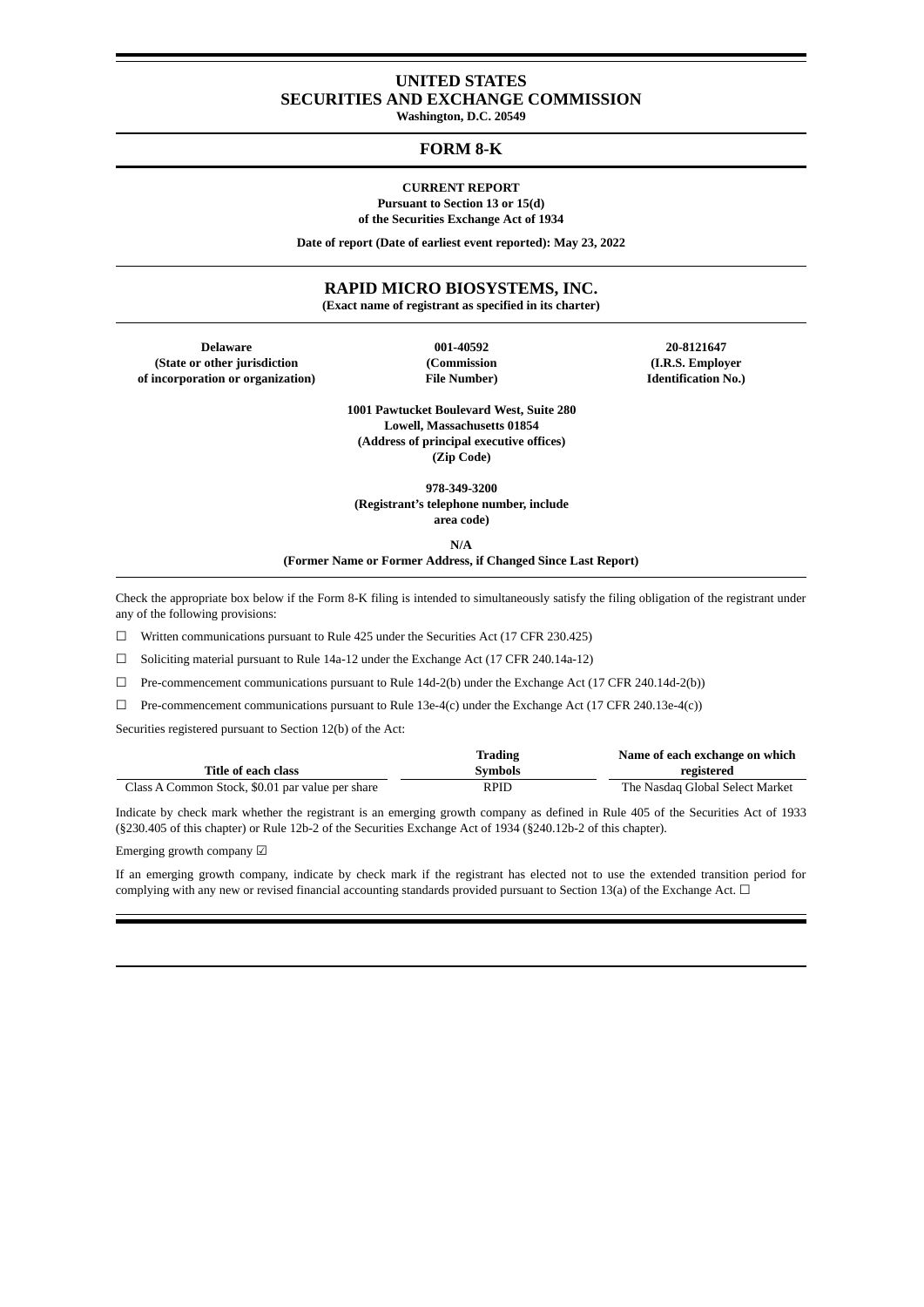#### **Item 5.07 Submission of Matters to a Vote of Security Holders.**

Rapid Micro Biosystems, Inc. (the "Company") held its annual meeting of stockholders on May 23, 2022 (the "Annual Meeting"), at which a quorum was present. There were two items of business acted upon by the stockholders. There were 36,386,948 shares of the Company's Class A common stock eligible to vote, and 33,021,298 shares present in person or by proxy at the Annual Meeting. The following is a summary of the matters voted on at the Annual Meeting:

1. The Company's stockholders elected David Hirsch, M.D., Ph.D. and Inese Lowenstein as Class I Directors to serve until the 2025 Annual Meeting of Stockholders or until their respective successors have been duly elected and qualified or until such director's earlier death, resignation or removal.

The results of the stockholders' vote with respect to the election of such Class I Directors were as follows:

|                           |            | <b>Votes</b><br>Withheld | Broker           |
|---------------------------|------------|--------------------------|------------------|
|                           | Votes For  |                          | <b>Non-Votes</b> |
| David Hirsch, M.D., Ph.D. | 26,845,495 | 4.124.137                | 2,051,666        |
| Inese Lowenstein          | 30.953.472 | 16.160                   | 2,051,666        |

2. The Company's stockholders ratified the selection of PricewaterhouseCoopers LLP as the Company's independent registered public accounting firm for the fiscal year ending December 31, 2022. The results of the stockholders' vote with respect to such ratification were as follows:

|            | Votes          | <b>Votes</b>      | Broker           |
|------------|----------------|-------------------|------------------|
| Votes For  | <b>Against</b> | <b>Abstaining</b> | <b>Non-Votes</b> |
| 33,021,093 | 99             | 106               |                  |